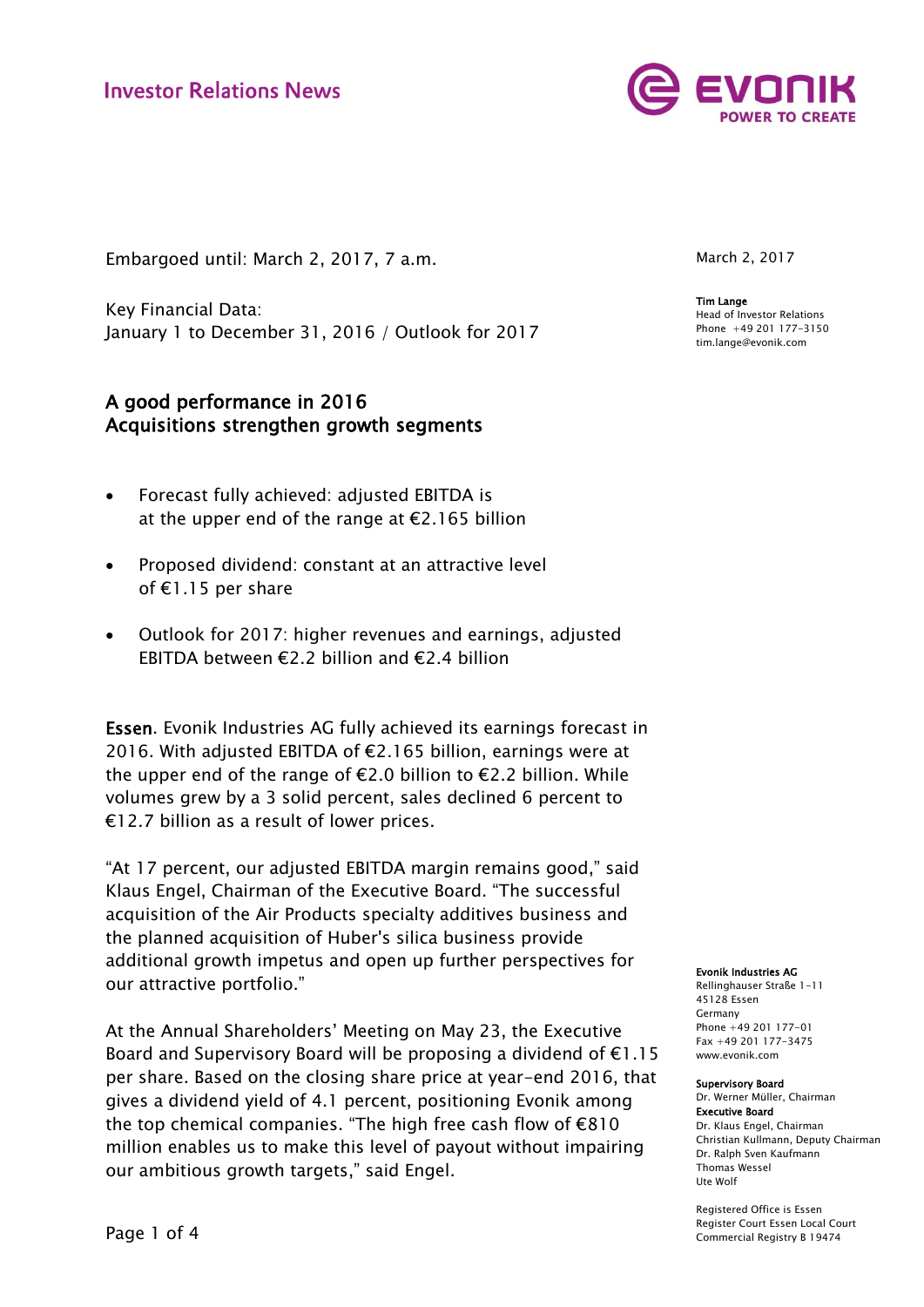

Following an exceptionally strong performance in the previous year, the earnings situation normalized in 2016. Evonik was only partially able to compensate for the low global economic momentum, the low oil price, and the normalization of prices for animal nutrition products. Adjusted EBITDA was therefore 12 percent below the previous year's outstanding level. Adjusted net income also dropped year-on-year to €930 million.

Evonik's financial position is still very sound. "The structure of our balance sheet remains healthy, even after acquiring the Air Products specialty additives business," said CFO Ute Wolf. This is also evidenced by solid investment-grade ratings. "Capital efficiency and cash flow will continue to play a central role in the management of the company," said Wolf. The return on capital employed (ROCE) was 14 percent in 2016 and thus once again well above the cost of capital.

Evonik expects the Nutrition & Care and Resource Efficiency growth segments to make a positive earnings contribution in 2017 as a result of the successful integration of the Air Products specialty additives business. In addition, the company's strong market positions, balanced portfolio and concentration on highgrowth businesses will continue to drive its performance.

Despite the increasing uncertainty inherent in the geopolitical situation and high market volatility, Evonik aims to grow revenues and operating earnings in 2017 and expects adjusted EBITDA to be between €2.2 billion and €2.4 billion.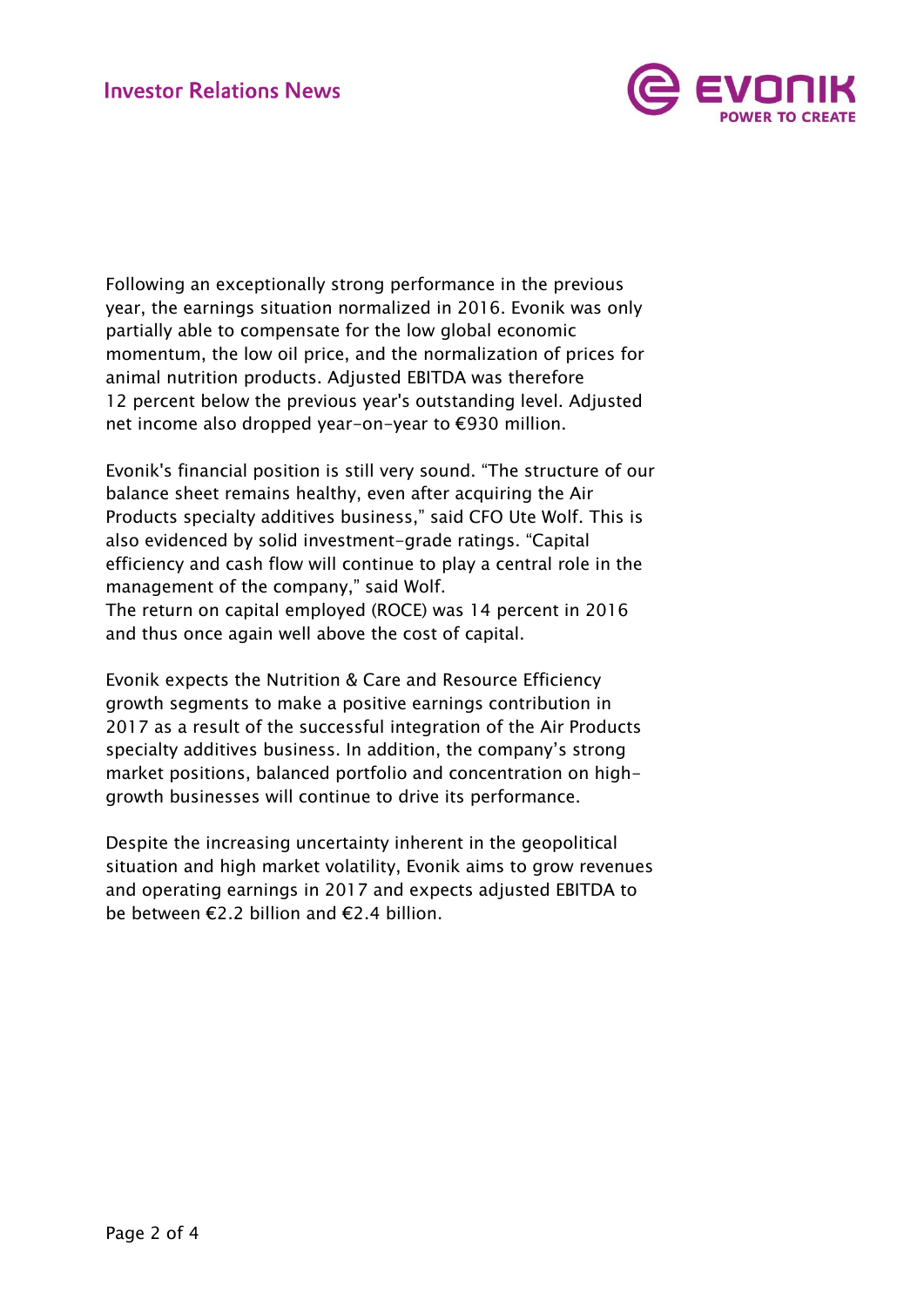

| $ $ (in € million)                                | Q4<br>2016 | Q4<br>2015 | Change<br>in $%$ | 2016   | 2015   | Change<br>in % |
|---------------------------------------------------|------------|------------|------------------|--------|--------|----------------|
| <b>Sales</b>                                      | 3,205      | 3,198      | 0                | 12,732 | 13,507 | -6             |
| Adjusted EBITDA                                   | 437        | 501        | $-13$            | 2,165  | 2,465  | $-12$          |
| <b>Adjusted EBIT</b>                              | 258        | 308        | $-16$            | 1,448  | 1,752  | $-17$          |
| Adjustments                                       | $-76$      | -82        |                  | $-150$ | -88    |                |
| Financial result                                  | 8          | $-22$      |                  | $-174$ | $-223$ |                |
| Income before income taxes, continuing            |            |            |                  |        |        |                |
| operations                                        | 190        | 204        | $-7$             | 1,124  | 1,441  | $-22$          |
| Income taxes                                      | $-66$      | $-70$      |                  | $-362$ | $-422$ |                |
| Income after taxes, continuing operations         | 124        | 134        | $-7$             | 762    | 1,019  | $-25$          |
| Income after taxes, discontinued operations       | 95         | $-2$       |                  | 96     | $-17$  |                |
| llncome after taxes                               | 219        | 132        | 66               | 858    | 1,002  | $-14$          |
| thereof attributable to non-controlling interests | 3          | 3          |                  | 14     | 11     |                |
| $=$ Net income                                    | 216        | 129        | 67               | 844    | 991    | $-15$          |
| Adjusted net income                               | 182        | 205        | $-11$            | 930    | 1,128  | -18            |

# Evonik Group: Excerpt from the income statement

# Segment performance

|                              |                            | <b>Sales</b>               |                          |                            | <b>Adjusted EBITDA</b>     |                |  |
|------------------------------|----------------------------|----------------------------|--------------------------|----------------------------|----------------------------|----------------|--|
|                              | Q4<br>2016<br>€<br>million | Q4<br>2015<br>€<br>million | Change<br>in %           | Q4<br>2016<br>€<br>million | Q4<br>2015<br>€<br>million | Change<br>in % |  |
| <b>Nutrition &amp; Care</b>  | 1,093                      | 1,208                      | $-10$                    | 209                        | 319                        | $-34$          |  |
| Resource Efficiency          | 1,081                      | 1,001                      | 8                        | 189                        | 182                        | 4              |  |
| <b>Performance Materials</b> | 846                        | 789                        | 7                        | 98                         | 62                         | 58             |  |
| <b>Services</b>              | 180                        | 203                        | $-11$                    | 32                         | 40                         | $-20$          |  |
| Other operations             | 5                          | $-3$                       | $\overline{\phantom{0}}$ | $-91$                      | $-102$                     |                |  |
| Group                        | 3,205                      | 3,198                      | $\mathbf 0$              | 437                        | 501                        | $-13$          |  |
|                              |                            | <b>Sales</b>               |                          |                            | <b>Adjusted EBITDA</b>     |                |  |
|                              | 2016                       | 2015                       | Change                   | 2016                       | 2015                       | Change         |  |
|                              | €<br>million               | €<br>million               | in $\%$                  | €<br>million               | €<br>million               | in %           |  |
| Nutrition & Care             | 4,316                      | 4,924                      | $-12$                    | 1,006                      | 1,435                      | $-30$          |  |
| Resource Efficiency          | 4,473                      | 4,279                      | 5                        | 977                        | 896                        | 9              |  |
| Performance Materials        | 3,245                      | 3,435                      | $-6$                     | 371                        | 309                        | 20             |  |
| <b>Services</b>              | 683                        | 828                        | $-18$                    | 151                        | 159                        | $-5$           |  |
| Other operations             | 15                         | 41                         | $\overline{\phantom{0}}$ | $-340$                     | -334                       |                |  |
| Group                        | 12,732                     | 13,507                     | -6                       | 2,165                      | 2,465                      | $-12$          |  |

Prior-year figures restated